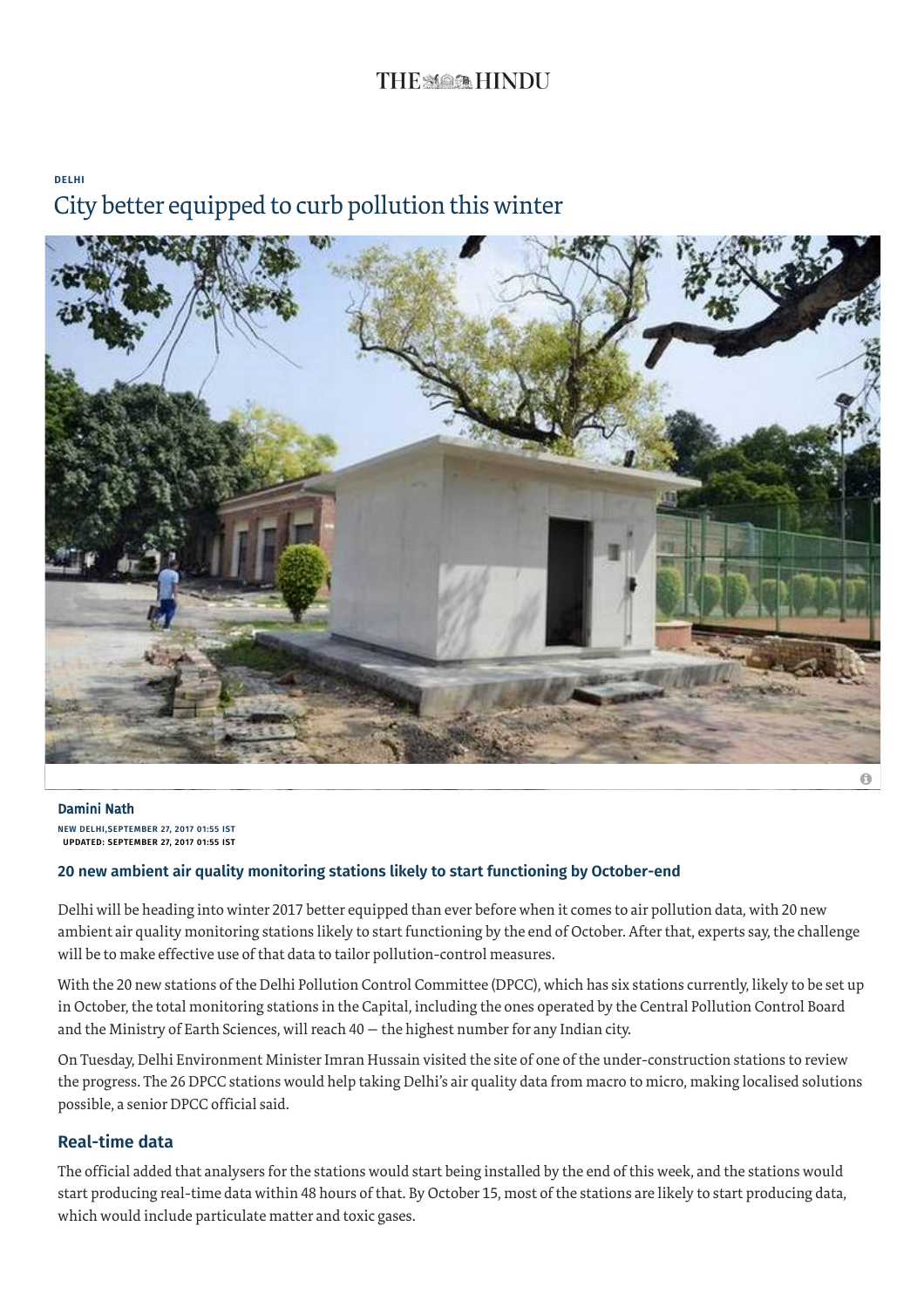Apart from just increasing the number of stations, the new stations are spread across a variety of land-use, from industrial to

# THE MAIN HINDU

Anumita Roychowdhury, an executive director and the head of the air pollution and clean transportation programmes of the Centre for Science and Environment, said the new stations would enable "micro-mapping of pollution".

"There will be a better understanding of Delhi's pollution. The next question will be how is the data from all the stations is integrated," she said.

The Supreme Court-monitored Graded Response Action Plan, which was notified by the Union Environment Ministry in January, will be implemented in the winter for the first time.

### Measures to roll out

Starting October 15, strict pollution control measures, including the shutting down of the Badarpur power plant, underthe plan will be rolled out. Ms. Roychowdhury said the new monitoring stations would enable betterimplementation of the plan.

However, experts said there were still some questions remaining."We can set up any number of monitoring stations, but what we do with them is important. We should have a system where the stations are used proactively to issue health advisories. Air quality and meteorological data should be integrated so we can predict high pollution episodes to an extent," said Sunil Dahiya, a campaigner with Greenpeace India.

Printable version | Sep 27, 2017 9:42:35 AM | http://www.thehindu.com/news/cities/Delhi/city-better-equipped-to-curbpollution-this-winter/article19759380.ece

© The Hindu